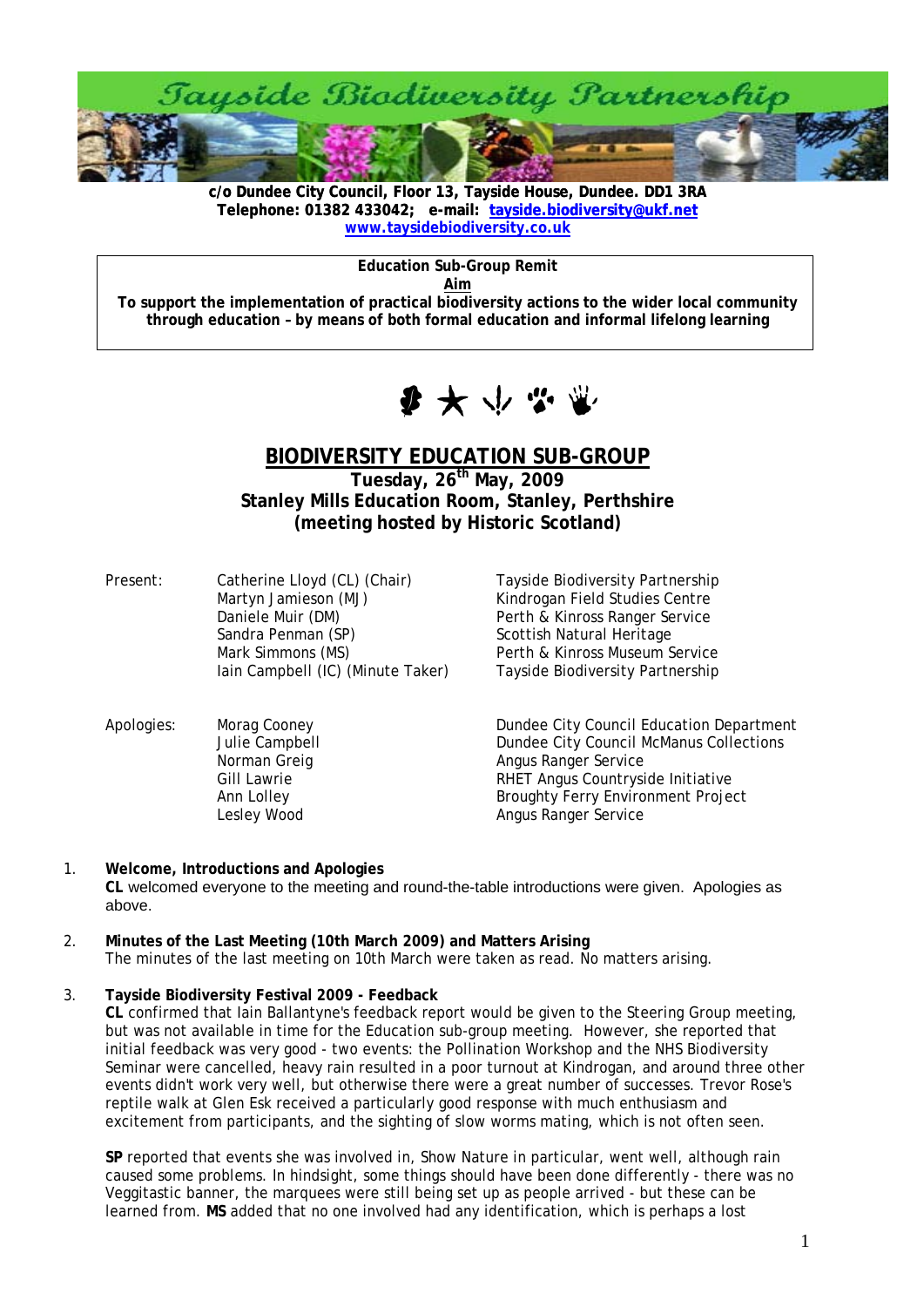opportunity. **SP** also noted that there was no publicity after the event, with no coverage in the local newspapers - **MS** noted that the local photographers were at a football match. **CL** suggested looking into whether PKC has its own photographer, as Angus Council does. **MS** suspected that it was a PA choice to not visit the event, but as participants took their own photos there is material to use for promotion of future festivals.

## **ACTION: MS/SP to e-mail CL promotional photos for future use**

**MJ** asked how people found out about the events - **CL** noted that the main sources were articles in the Perthshire Advertiser, Courier and the Evening Telegraph, together with publicity via BBC Radio Scotland, Radio Tay and Scottish Television - so a larger print run next year is vital. **CL** added that funding printing of posters next year could solve some of the problems of being unable to freely distribute programmes. **CL** also noted that Angus Council publicised the festival extremely well (including sending an in-house photographer to key events), but that a PKC PA contact is required. **CL** highlighted the fact that Felicity Martin's April "page" in the Perthshire Advertiser was excellent as she focussed solely on the Festival. However, **MS** pointed out that beyond this she wasn't contacted for newspaper coverage because she is freelance and there is no guarantee her articles would be used. Instead, the PA covered the Festival within its Arts column. **SP** added that an e-mail notice was distributed; **CL** said that Dundee and Angus Councils, Dundee University and NHS Ninewells put the programme link directly on to their intranet; VisitScotland also received Festival details for their website. **MS** and **DM** added that further e-mail/intranet publicity would be easy to do.

**SP** asked if payment had been made to David Boag by ArtSpace yet - **CL** to look into.

**ACTION: CL** 

**CL** also confirmed that there is great interest in having another festival next year, with DCC suggesting applying for major funding - this year's festival had minimal SITA promotional funding (with key funding from SNH for the Veggistastic event and David Boag's photographic workshops). Regarding the 2009 programme, **MS** noted that he only received programmes a week before the festival, and that with 900 people attending Show Nature alone, he could have distributed many more. **CL** responded that there had been serious issues regarding the printer, and that funding only permitted 4,000 copies in total - 15,000 would have been a more appropriate figure. For next year, a minimum of 10,000, with around 20,000 being preferable, should be aimed for, which would allow, for example, a batch to all libraries rather than only key libraries. **SP** added that the pale green colour scheme of the programme may have been difficult to read for those with colour blindness and other eyesight problems.

## 4. **Tayside Biodiversity Festival 2010**

**CL** said that 10 to 15 events had to be dropped this year at the last minute, so were not included in the Programme, but there were still 60 events listed this year. It would therefore be easy to aim for at least 100 events next year. Further planning ahead next year could allow for a biodiversity book festival, which wasn't possible this year - the Watermill agreed to schedule the event well in advance and to look into inviting a famous speaker. **CL** had contacted Waterstones and Borders but only the latter was interested in being involved in the future; she would also contact smaller booksellers with proposals for events.

**CL** noted that, generally, there was insufficient publicity due to a lack of time and resources; Iain Ballantyne and Kalina Kasprzyk had been extremely helpful in making initial contact with prospective organisers and in compiling the draft programme, but did not have time to follow it through. **MS** added that the key for next year is acquiring funding to allow someone to focus on it. **CL** further reported that Events Scotland had asked if we'd like to apply for 25% funding - it is, therefore, important to plan ahead and get a lot done in advance.

**MJ** asked whether the festival should be allowed to grow, or if keeping it at a reasonably fixed size would be a better move. **CL** noted that there were different aspects that could be worked independently - this year the DCA's biodiversity film festival was very much "stand alone"; a book festival could easily see a further 10-20 independently organised and publicised events. It could also be tied in better with Scottish Biodiversity Week, although there is the problem of never knowing much in advance if or when this is going to take place (it is generally scheduled to coincide with National Biodiversity Day).

It was agreed to widen TBF to cover at least three weeks and coincide it with National Biodiversity Day. **MS** asked if this would be easier or harder to plan - **CL** suggested it would be much easier, as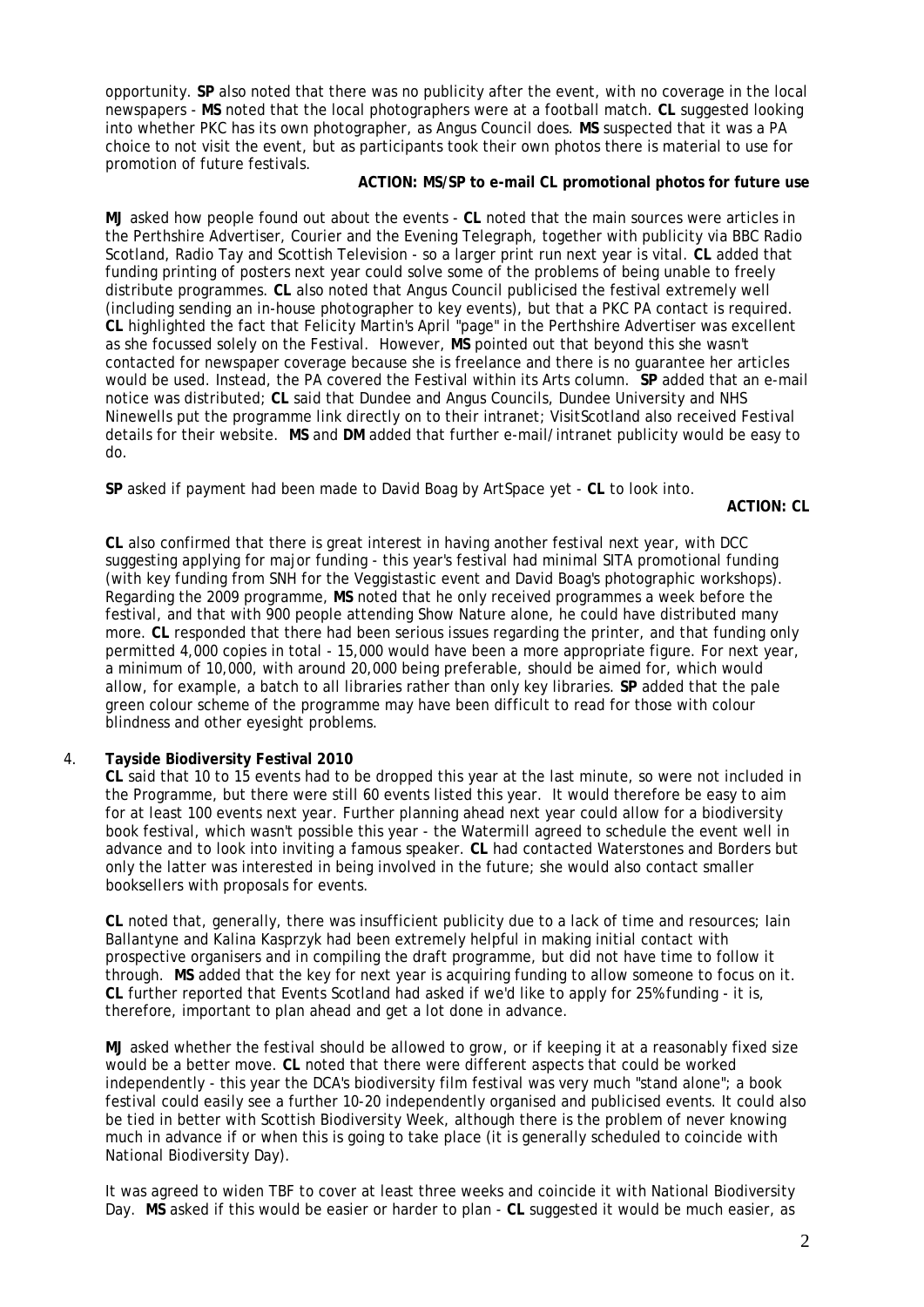it would be coinciding with events already organised and publicised by other parties. **MS** noted the problem of event dates often being decided at a late juncture, with **DM** adding that the rangers will often have vague details but specifics only being finalised shortly before events. **CL** suggested that if people knew the TBF dates in advance, they can organise their events to coincide. **SP** also noted there was little collaboration between sub-groups this year - something which could be improved upon.

**MJ** suggested that it could be relatively easy to turn a three week festival into Biodiversity Month - **CL** noted that she had done this in Fife ten years ago (the first such event in Scotland), and that it had been easier to organise owing to the longer span of time. **MS** also noted that it would be easier for individual parties to slot their events in, with less pressure in organising multiple events. **CL**  added that it had been difficult to contribute to Scottish Biodiversity Week this year, and that a wider TBF coinciding with it would help. **DM** noted that a larger time frame involved would make ranger involvement easier. **CL** suggested that major decisions regarding next year's festival should be made by the autumn at the latest to enable organisers to be contacted pre-Christmas.

The possible scheduling of TBF 2010 was discussed: May 1st to May 31st covers five weekends and covers National Biodiversity Day on the 22nd. **MS** suggested covering as wide a variety of holidays as possible, such as the weekends of the English bank holidays on the 1st and 24th of May. **DM** asked if having a full month would result in people who would come on holiday for the festival missing out. **MS** suggested that if specific events are publicised in advance people could still schedule this. **DM** asked if there was any way of borrowing the SWT week format - **CL** noted that while SWT have generally tried to keep their events separate, this year they participated in TBF through the Dawn Chorus and a walk beside the reed beds and, as **MS** added, the Show Nature event. **CL** noted potential in working with them, and suggested it be followed up. **MJ** added that if May is to be Biodiversity Month, it doesn't matter if there are only a small number of events early and late in the month - if preparation is done early and it is ensured there is something every week it would be acceptable as a Month.

**CL** enquired as to plans for the street theatre. **SP** reported that Perth Youth Theatre requires £3,000 for a tree play which could be linked in to orchards. If a quick start is made on organising this, they can look into getting grant funding. SNH grants could be found, but only covering a small amount. **CL** noted that it would be good to do this, as having no event this year left a huge gap: they were sorely missed! **SP** suggested linking to the Perth 800 celebration, and noted that Keep Scotland Beautiful could help with funding. **CL** said that PKC has been looking to roll out greenspace art projects and there would be funding for this. It would be good to link in with their plans. **SP** noted that possible dates for plays have already been decided for 2010: they just need funding. As Perth Theatre will be closed for refurbishment there will be many opportunities for street theatre something we should tie into as soon as possible.

## **ACTION: SP to liaise with Perth Youth Theatre**

**CL** reported that while there were a lot of initial problems in organising David Boag's visit (he eventually provided excellent presentations/workshops to both Dundee Sensation and Monikie Country Park), many opportunities were lost. He has expressed an interest in returning next year, but as May is generally a busy month for him asked that we plan ahead. **CL** has suggested a public or professional weekend photography course at Kindrogan with an additional one day course for children or a group such as the John Muir Awards or tying it into scout and other youth groups. **CL** noted that he charges £250 per day plus accommodation and travel expenses, so it would be good to offer him a full week of different events for the festival. **CL** also added that while Aggregate Industries withdrew funding due to cash flow problems in 2009, they may be able to help with future events.

**A general agreement was reached on TBF 2010 being a Biodiversity Month, linking into national projects. CL to take to Steering Group.** 

#### 5. **Brief Priority Project Updates**

#### Sheltered Housing

**DM** reported meeting Dave McIntyre of Vars Scotica regarding Muirton House. After a £100 grant from SNH there are plans to finish the sensory garden soon. The producers of the BBC Beechgrove Garden are expressing interest in covering the project when work is complete. **CL** noted that the project had been mentioned in the Summit to Sand newsletter. **DM** further reported that Scone Nursing Home is looking to get something structured at their upcoming meeting.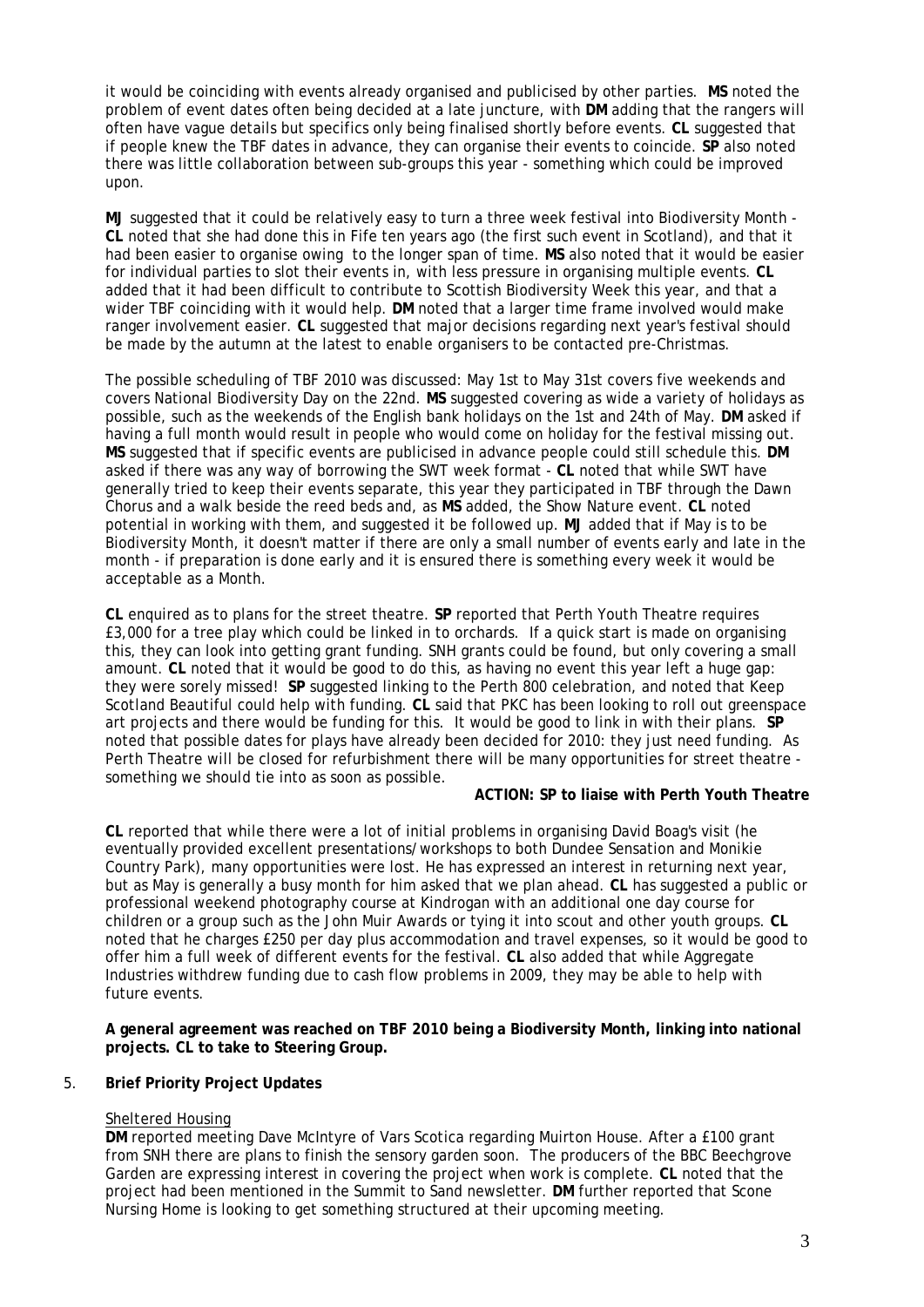# Mammal Atlas and Tayside Recorders' Forum

**MS** reported that a volunteer has put together a Squirrel database, but that all current proposals are from old action plans - what's happening from 2010 has to be looked in to. **CL** noted that there will be an Autumn task of reporting back on all projects for the 2007-2010 proforma, reviewing those going nowhere and potentially deciding on a new list to work with.

**MS** reported on the Tayside Recorders' Forum - this year organised by David Lampard, it was well received and well attended, with all looking forward to next year's event. **CL** reported on NESBRC, noting that there is still a gap in recording in "lowland" Tayside. A Dundee University student placement will be undertaking work for the Partnership in pulling together the list of recorders, areas, etc., and preparing a page for the TBP website. This will be useful for contacts and for allowing people easy access to current progress and opportunities to help. A more cohesive approach is seen as important. NESBRC training courses aren't coming into this area yet, but through working with them we can fill gaps or encourage others to do so. **MJ** added that FSC Kindrogan is putting together a course on Modern Methods for Recorders for next year - **CL** suggested linking this through to the next recorders' meeting. Although it should be Angus Museums' turn to host the next meeting, **MS** doubts they would be willing to take on the next meeting. Perth Museum would be happy to take it forward.

## ZOOM and ZOOM In2

**CL** reported that the ZOOM Bumble Bee survey is being continued, with a reprint of the survey form having been requested. It would have been good to continue with the ZOOM packs too, but there is no funding.

SNH funding has enabled the new ZOOM In2 project to be started. ZOOM In2 was launched by David Boag in Dundee (3rd May) and Angus (4th May); CL launched the project in Perth and Kinross at events on 2nd May (Show Nature) and 24th May (Discovery Day); it is going well with around half of the 600 cameras already allocated. Bulletins will be prepared and circulated (mostly by e-mail) to keep people up to date and enthusiastic. Connections will be drawn to the original ZOOM. It is seen as a good project, which has the potential for good closure. **SP** suggested linking it in with Kirsty Duncan at PKC, who works with photography and art.

## **ACTION : SP to look into links with Kirsty Duncan**

## Building Better Biodiversity Programme of Training Events

**CL** reported that there has been a lot of training events in the past few months, with the PKC lunch time seminars going well as did the Angus events (which included a full day's greenspace and biodiversity conference as well as a series of lunch time seminars). Two events were held in Dundee: the DIY Green Roof Workshop and the Swift Workshop. Three orchard training courses were also held. In total (2009-10) there were 360 attendees to TBP training events. There will be more training events later this year.

## Orchard Festival 2009

**CL** reported that the Carse of Gowrie orchard projects will be taken over by a new project officer due to start in July. The project officer will not, however, have time to organise the 2009 Orchard Festival although they should be able to take over the work in 2010. Glendoick Garden Centre, Cairn O'Mhor winery and Historic Scotland have already confirmed their interest in organising events this year around national Apple Day (21st October). There are now two fruit presses based at the Perth Forestry Commission office for use by communities. This year's Errol Apple Fair is likely to be fairly low key; there are plans for next year's Fair to be bigger.

**ACTION: ALL to note date of this year's Orchard Festival: 17th to 25th October** 

## 6. **Round-the-table updates**

**SP** reported that Sarah Smyth is the new leader of the Scottish Biodiversity Forum Biodiversity Implementation Team.

**CL** reported that the SNH seeds were very well received at the Festival events, but that the wildlife gardening leaflets being unavailable for both TBF and SBW proved very problematic. **SP** noted that the SNH Publications Department has been experiencing problems because of the new branding the Publications Director removed everything as all publications had to be redone.